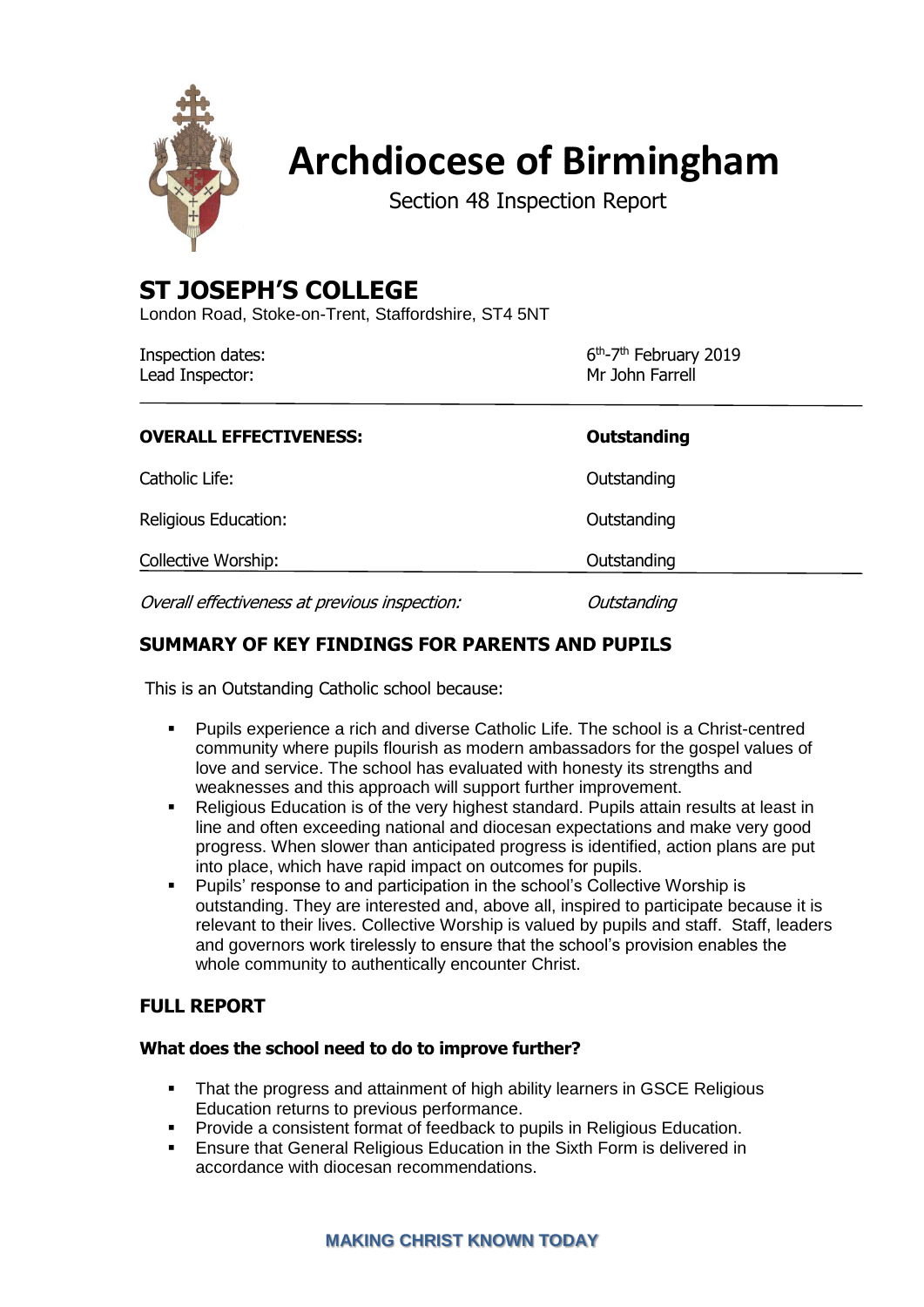## **THE CATHOLIC LIFE OF THE SCHOOL**

| The quality of the Catholic Life of the school.                                                                                 | <b>OUTSTANDING</b> |
|---------------------------------------------------------------------------------------------------------------------------------|--------------------|
| The extent to which pupils contribute to and benefit from the Catholic<br>Life of the school.                                   | Outstanding        |
| The quality of provision for the Catholic Life of the school.                                                                   | Outstanding        |
| How well leaders and governors promote, monitor and evaluate the   Outstanding<br>provision of the Catholic Life of the school. |                    |

### **The extent to which pupils contribute to and benefit from the Catholic Life of the school.**

#### **The quality of provision for the Catholic Life of the school.**

- The mission at St Joseph's is fully understood by all stakeholders. It is a genuine reflection of the Catholic Church's vision for its schools. In striving to fulfil this mission, the school continues the best traditions of the Christian Brothers, who are the trustees of the school, and its founder Blessed Edmund Rice. A Christian Brother, who is also a governor, commented that St Joseph's is "now a more authentic Christian Brothers School than when the Christian Brothers were leading and managing it."
- Pupils constantly evaluate the Catholic Life of the school. As a result, in all key stages they have a highly sophisticated understanding of their place in developing the ethos of their community.
- The views of pupils are respected in forming the school improvement plan for Catholic Life, Collective Worship and the evaluation of this by the chaplaincy team, senior leaders and governors. As a result, pupils can spontaneously and respectfully give examples of how they live this mission.
- There is a relentless desire by staff to improve the excellent provision in the school. Staff are never complacent as they meet the needs of pupils by stretching and challenging them.
- Pupils eloquently explain how Christian teaching on forgiveness, based on the Parable of the Prodigal Son, is transparent in the excellent modelling of behaviour by staff. This has resulted in an excellent environment for learning where all are allowed to explore their relationship with God and others.
- **•** Pupils are impeccably behaved. They show real consideration for others as they move around the school site. They have an excellent understanding in what it is to be created in the likeness of God.
- Participation by pupils in the Catholic Life of the school is an expectation shown in their willingness to promote the school to the wider local, national and global community. Pupils willingly support many charities including CAFOD, Fr Hudson's and the work of the Christian Brothers in Sierra Leone and India. Pupils take great pride in their house fund-raising activities and think of creative ways to raise money.
- **•** The student chaplaincy team is led by Year 12. Pupil responsibility for the life of the school is incredibly well developed with all year groups being represented.
- Masses on Feast days and Holy days are well received and the liturgy is embraced by pupils and staff alike. A very large number of pupils contribute to any one Mass through preparing the liturgy e.g. prayers of intercession, acting as altar servers, reading and playing in the liturgical music group.
- **•** The effect of chaplaincy, visits and retreats on pupils is remarkable. The spirit and effect of high impact events like retreats is carefully harnessed after pupils return to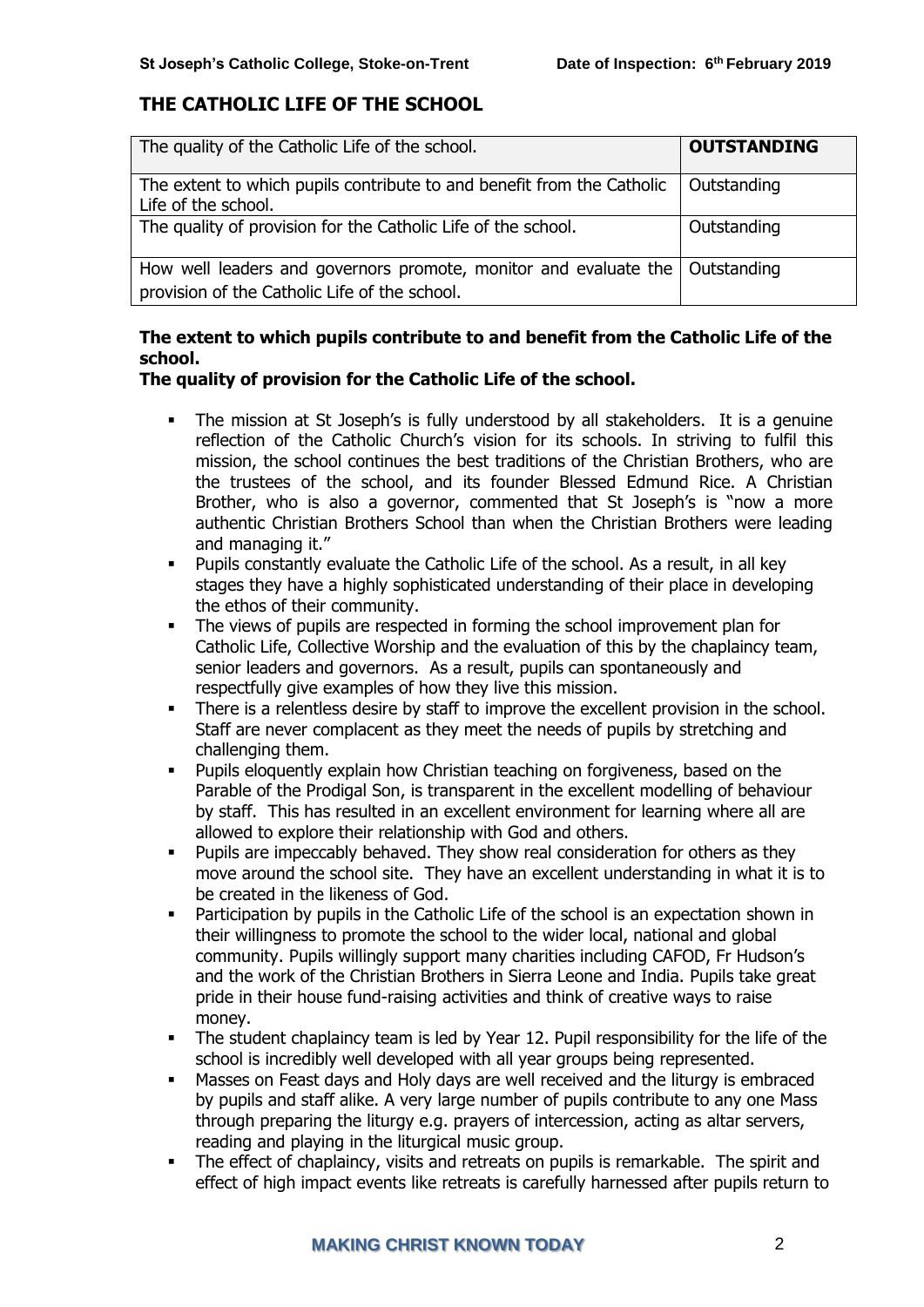school. For example, inspectors witnessed at first hand the judiciously crafted programme of the Sixth Form 'Encounter' retreat, which enabled students to reflect, lead and make an outstanding contribution to their spiritual development and mental health.

- Every young person is known by the staff and their academic, social and spiritual needs are at the centre of what they do each day. Pupils are confident that their needs are met and value that they have a voice to express their opinions. This pastoral care also extends to staff through their 'well-being' weeks during the year.
- Pupils' spiritual, moral and ethical development is at the heart of school improvement planning. It promotes an authentic modern Catholicity amongst pupils, which is very aware of the diversity of present-day Britain. For example, on speaking to pupils in all key stages, it was evident that the Relationships and Sex Equation programme provided by the school was relevant, loving and within the context of a real understanding of Catholic teaching.
- Pupils are made aware of vocation in very many ways and are required to think about what purpose God may be calling them to. For example, in the summer term, Year 9 pupils have a vocations day involving a range of visiting speakers from the clergy, religious and laity. Pupils spoke to inspectors about the lasting impact this has had on them. They also have practical opportunities to live out their calling through leadership and service including fifty hours service, which has to be of benefit to themselves and to the wider community.
- Every year, there are at least twenty-five Sixth Form students and some past pupils who volunteer to lead the Edmund Rice camps, working with under privileged primary age pupils in Stoke. The impact of the 'Immersion' programme, where Sixth form students and staff go out to Sierra Leone and India to volunteer in the schools and community projects run by the Christian Brothers, cannot be underestimated.
- **•** Parish links are a high priority at St Joseph's. The school works well with pupils to support the local parishes clergy in an area of the diocese which is particularly short of priests.
- Pupils are very proud of their school and its culture. For example, pupils who partake in the diocesan pilgrimage to Lourdes extend the ethos of the school to local elderly and sick pilgrims.
- The effective mission statement of the school can be seen unequivocally and explicitly in the eight essentials poster, displayed in every classroom and office and in the pledge and pledge tree on the wall of the school assembly hall.
- Every academic year has a different emphasis on mission. This year, the staff are promoting the idea amongst pupils to, 'Have courage; the good seed will grow'. Staff are superb models of this gospel message, which is 'caught' by pupils as they live out their Christian values in the way they treat others.
- Senior leaders and staff lead by example, demonstrating commitment to the Catholic Life provision. They participate in key fundraising events, attend retreats and lead the 'Immersion' experience.
- Staff training provides for an annual day developing Catholic Life needs in the school improvement plan. In 2017-18 this took place at St Joseph's College where schools from across the network of Christian Brothers' schools attended. As a result of this commitment to training, staff are religiously literate and regularly pray together (modelling the spiritual life for pupils who imitate these formal and informal ways of Christian living).
- The induction process for new staff begins in July with a day to introduce new teachers to the systems, processes and ethos of the school. The induction day includes sessions on the ethos of St Joseph's College, the history of its development and the charism of Edmund Rice.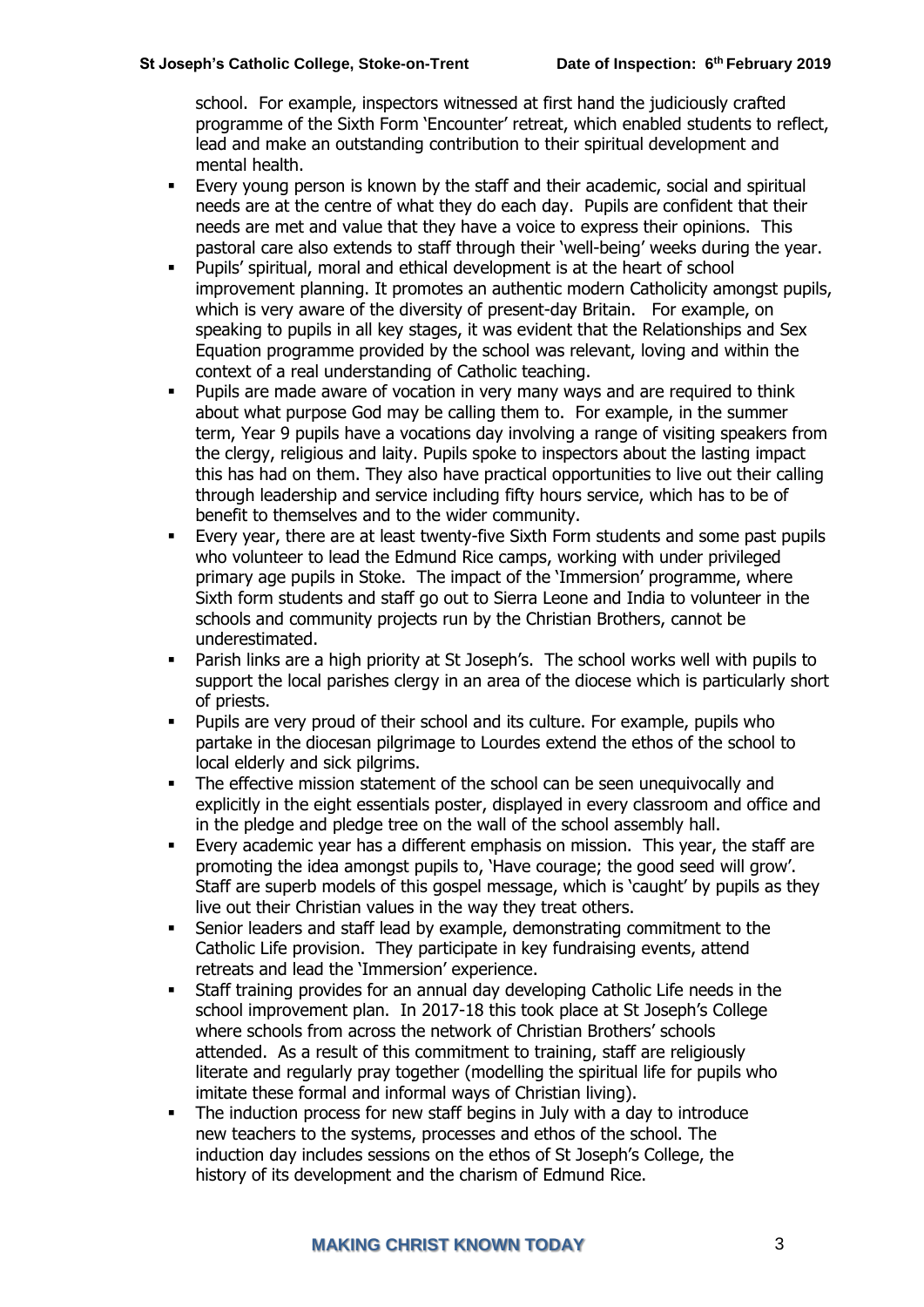- The school community is outward looking and motivated by Rice's hope that we, "Give to the poor in armfuls." In response to this, pupils raised £22,000 for others in need last year. Beyond financial help, the pupils' real achievement is the donation of their time to good causes, therefore responding to the call of Pope Francis to give preference to the poor. Many pupils were able to explain to the inspectors the sentiments of both Edmund Rice and Pope Francis about service to others.
- Staff are very generous in providing pupils with many opportunities to develop and sustain their spiritual life. During the inspection, Year 8 pupils were on retreat at Castlerigg Manor. Pupils attend a number of retreat centres (diocesan and non-diocesan) for example, Alton Castle (Year 7), Castlerigg Manor (Year 8), The Conway Centre (Year 9), Soli House (Year 10) and St Cassian's (Year 11). The Year 9 retreat at the Conway Centre focuses on self-esteem, self-worth and belonging. The Sixth Form use a conference centre in Derby for the 'Encounter' experience. This event also develops student leadership, as Year 13 plan the programme for Year 12.
- **•** The impact of this extensive retreat programme ensures that pupils express their own views and beliefs with confidence, and they reflect on the Church's teaching and its influences.
- **EXECT** St Joseph's is a prayerful community. Pupils are both creative and reverent in their approach to prayer life. During an assembly for key stage 3, pupils shared some of the prayers that they had written and others were able to offer spontaneous prayers that focused on the theme of worship.
- **•** The school's physical environment is proudly Catholic and pupils have contributed to this expression of the faith.
- The chapel in the Brothers' House is prayerful, fit for purpose and is the spiritual heart of the school.
- Catholic social teaching is evident in the way pupils can discuss concepts with knowledge and balance.
- Care for the most vulnerable pupils is given the highest priority and is highly effective. This was commented on by a number of parent governors who spoke of the school's relentless endeavour to meet the needs of all in the community.

#### **How well leaders and governors promote, monitor and evaluate the provision of the Catholic Life of the school**.

- Governors are passionate about the Catholic mission of the school. They are forward looking in making sure that the charism of the Christian Brothers permeates the whole community in a relevant and inspiring way.
- By their regular contact, governors have an extensive knowledge of the school, which they use constructively. They use their background and skills impressively to support and challenge senior staff and are committed to improving pupils' school and adult life.
- The headteacher is a visible, effective and calm champion of Catholic Life. She has personally shaped the school, taking it to a new level by cleverly developing its heritage as a Christian Brothers Foundation.
- The person in charge of the Catholic Life of the school (PICCLS) is enthusiastic in implementing the schools' vision of Catholic Life and Collective Worship. She constantly seeks opportunities to promote its success and is a powerful and organised force for spiritual development.
- The lay chaplain is hardworking, imaginative, humble and has built an excellent rapport with all those she works with. She is held in the highest regard by pupils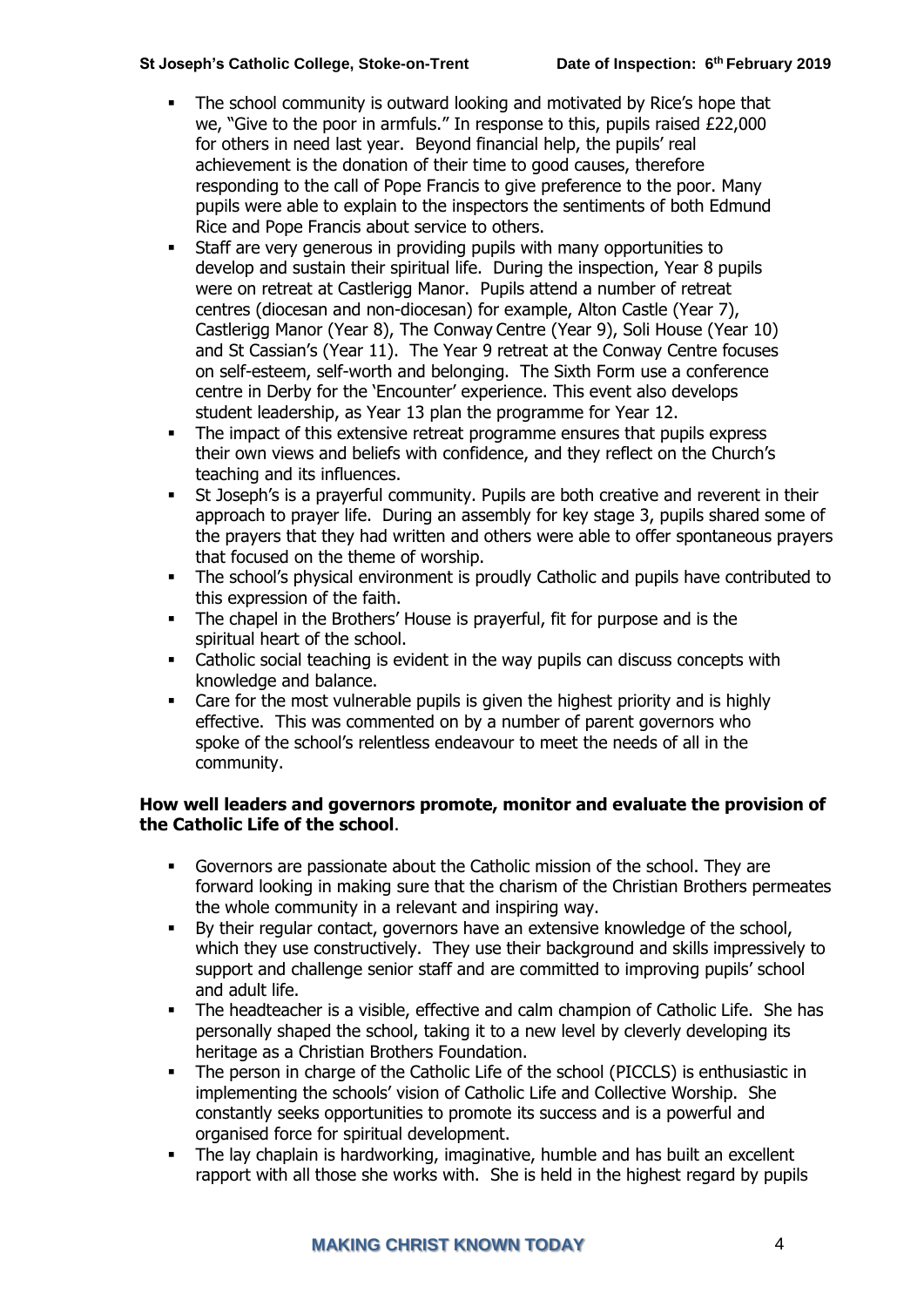who gave inspectors many examples of how her work had impacted their religious and personal development.

- The new priest chaplain is currently being inducted into his role.
- The school's self-evaluation of Catholic Life is honest and thorough. It includes surveys on pupil, parent and staff perceptions, which give information for further evaluation and planning. Decisions about ways forward are based on these evaluations. For example, monitoring identified that pupils wanted greater understanding about how their beliefs should be manifested in their behaviour and relationships. This prompted the introduction of the 'Virtues' lessons in key stage 3, delivered by the lay chaplain.
- The monitoring of Catholic Life is precisely planned and is successful in engaging all stakeholders.
- **•** The Strategic Chaplaincy Group (a sub-committee of the governors) meet termly to share the evidence contained in EECLS (Evidence and Evaluation of Catholic Life) books and to monitor and evaluate the Catholic Life of the school. The provision for Catholic Life is amply displayed in these books, which serve as a constant, growing reminder of how Catholic Life in the school is enriched.
- Governors demonstrate a huge commitment to the Catholic Life of the school. They accurately understand the spiritual needs of the school, both now and in the future. Prompted by the headteacher, they have thoroughly reviewed and invested in the career development of the school's influential lay chaplain.
- **•** The Religious Education department meet fortnightly for chaplaincy meetings, when Catholic Life is discussed, planned and subsequently evaluated. Impressively, pupils speak confidently about their involvement in this process. All forms are asked about the opportunities they have to take part in Catholic Life. They enjoy contributing to devising prayer and lay ministries.
- Parents are surveyed about their perception of the support the school gives, the quality of education it provides and whether their children feel that they are part of the Catholic Life and ethos of the school. The results are overwhelmingly positive.
- St Joseph's fully implements the decisions of the Diocesan Bishop relating to Catholic Life. The school actively promotes his vision for the diocese by embedding Gospel Values at the heart of everything it does.

## **RELIGIOUS EDUCATION**

| The quality of Religious Education.                                                                                  | <b>OUTSTANDING</b> |
|----------------------------------------------------------------------------------------------------------------------|--------------------|
| How well pupils achieve and enjoy their learning in Religious Education.                                             | Outstanding        |
| The quality of teaching, learning and assessment in Religious Education.   Outstanding                               |                    |
| How well leaders and governors promote, monitor and evaluate the   Outstanding<br>provision for Religious Education. |                    |

#### **How well pupils achieve and enjoy their learning in Religious Education. The quality of teaching, learning and assessment in Religious Education.**

Religious Education at St Joseph's is outstanding because teachers have the highest expectations of pupils' achievement.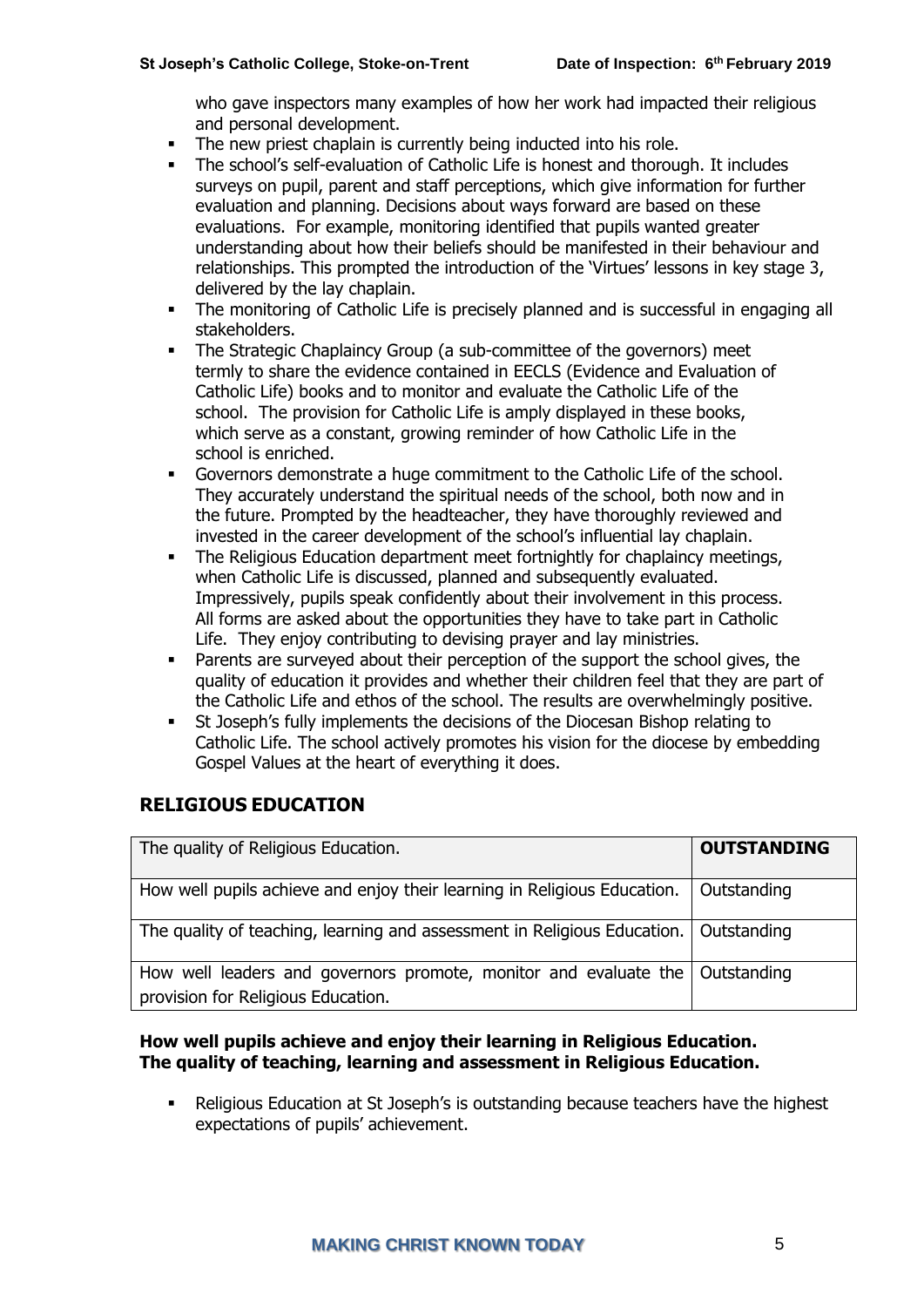- Pupils' attainment and progress at GCSE is consistently above national and diocesan averages. Although the progress of more able pupils dipped slightly in 2018, it was still in line with national and diocesan averages.
- There are targeted plans in place to ensure the progress of all groups of pupils is improved. For example, GCSE pupils now have their own copy of the text book and start the course half way through Year 9. Links have also been established with other schools delivering the same GCSE specification.
- The Religious Education department is to be commended for its analysis of the 2018 results. The recent scrutiny of pupils' written work in books is exhaustive in exploring and describing the impact of improvement strategies.
- Current data for the current Year 11 indicates that all abilities in the cohort, including the more able, are on course to meet or surpass their individual minimum expected grade. In lessons observed by the inspectors, pupil progress was rapid.
- Although the difference between boys and girls' attainment at GSCE had increased in 2018, this whole school issue was less evident in Religious Education than other subjects. The slight dip in boys' progress is being addressed. There are no significant differences in attainment or progress of other groups of learners.
- **•** The school has addressed the issue, identified at the last diocesan monitoring visit, of increasing the percentage of higher attainers at A level. The department is committed to even further improvement.
- Pupils look forward to Religious Education lessons and are thoroughly engaged. Opportunities are taken by teachers, which are valued by pupils, to see the relevance of the Word of God. This approach is carefully planned by teachers. As a result of this, behaviour in lessons and for learning is outstanding.
- Pupils, when observed and directly questioned, really enjoy learning about the faith and its impact on their own lifestyle and behaviour. In one Year 9 lesson, learning partners were effectively used to produce a very high standard of oral discussion and feedback on learning.
- A strong focus on formative and summative assessment in lessons informs teachers' excellent planning. Teachers impart their strong subject knowledge, which they use to stimulate pupils' thinking, so that they are very interested in the subject matter presented and therefore make rapid and sustained progress.
- **•** In a Year 10 lesson, the teacher's planning was cleverly linked to a recent assessment. The modelling of answers by the teacher was very effective in developing pupils' ability to answer examining style questions.
- A range of teaching strategies were observed during the inspection. A Year 7 'virtues' lesson used scripture, the media and examples from pupils' own lives to stimulate a wide-ranging discussion of what it is to be 'learned and wise' as a young Christian in the twenty first century.
- Teaching strategies include independent and collaborative tasks that ensure pupils concentrate well and remain motivated. There is effective use of timed tasks that maintain pupils' sense of purpose. In a Year 13 'A' Level lesson, because of the skilfully planned learning sequence, pace and use of resources, students remained focussed with a desire to learn more.
- In all lessons observed, teachers' skilful questioning was used to maximum effect and responses from pupils were valued. This results in excellent rapport and enjoyment of lessons. Pupils and teachers listen to each other and respect each other's findings and opinions.
- The standards of extended writing are excellent and consistent in all lessons observed and work scrutinised.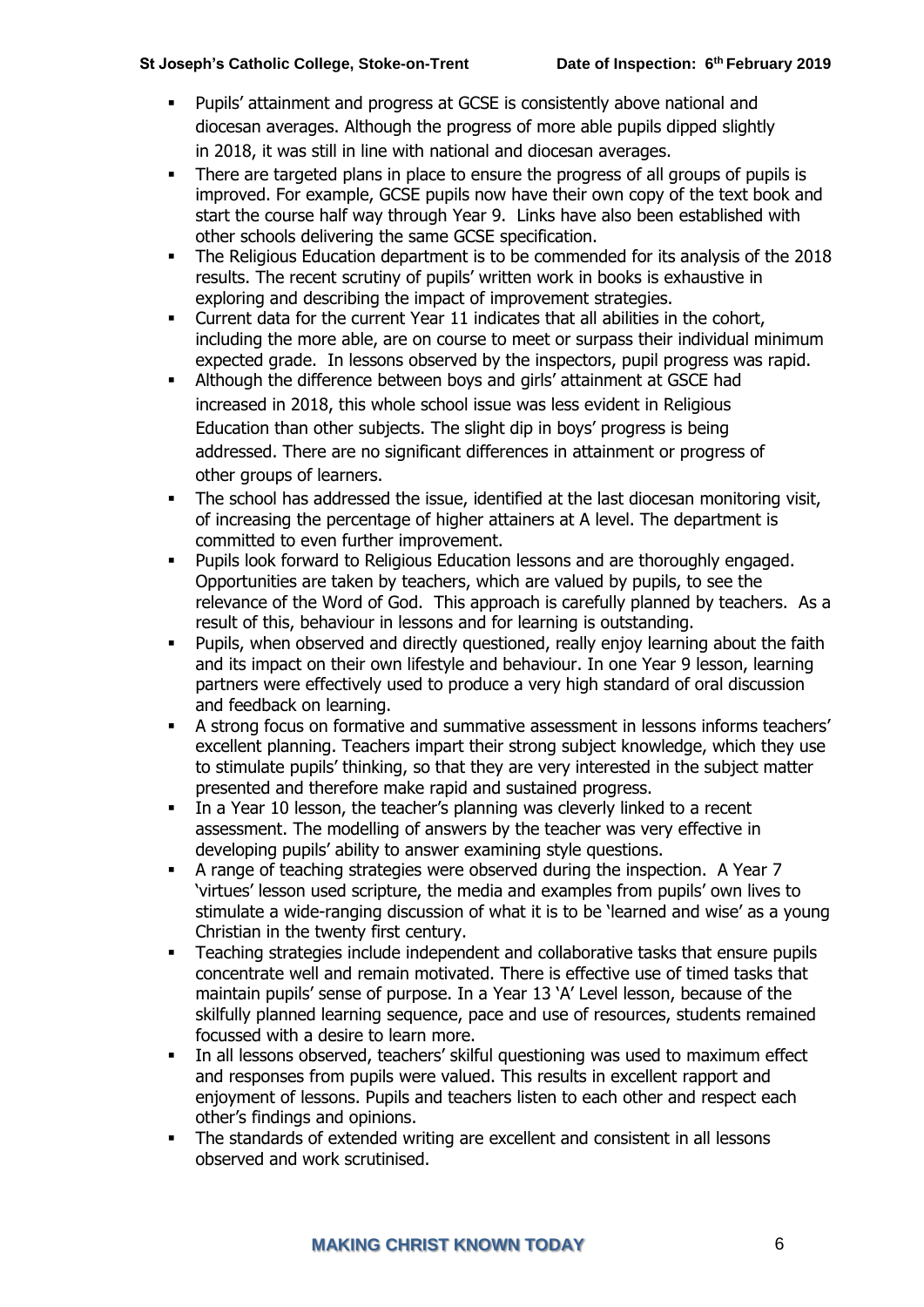- Evaluation of progress in lessons is ongoing and means that all pupils are continually focusing on making improvements. Peer assessment is used regularly, and pupils' interactions are positive.
- High quality feedback ensures pupils maintain best levels of engagement. Teachers' use of assessments and formative marking is outstanding. There are many good examples of diagnostic, evaluative and summative comments, which are responded to by pupils.
- Consequently, celebration of achievement and efforts are central to assessment, so securing high levels of motivation and progress from pupils. Parents, too, are confident in the knowledge of how well their children are doing and how they can help sustain progress.
- The quality and use of resources, both commercial and teacher generated, are excellent. However, the department would benefit from a further increase in capitation to help with the cost of buying textbooks for every pupil at GCSE and to bring it more closely aligned with other core subjects.
- **•** The whole school is changing the culture of regular assessment from marking to feedback. The Religious Education department is at the heart of this. Feedback is effective in all lessons but there is a need for consistency in the amount of written feedback in the interests of the work/life balance for staff. A move towards a consistent approach to 'live' class based verbal feedback will enable teachers of Religious Education to maximise the time available to adapt their planning.
- General Religious Education days are provided for Year 13, where students complete an evaluation of the day. This feedback has been useful in developing the school's curriculum for 2019-20 where General Religious Education lessons have been planned. This will ensure that the school is meeting the recommendations of the diocese.

#### **How well leaders and governors promote, monitor and evaluate the provision for Religious Education.**

- Leaders and governors are outstanding in promoting, monitoring and evaluating the provision for Religious Education.
- **•** They ensure that the curriculum content meets the requirements of the Bishops' Curriculum Directory. Curriculum time receives the required 10% for all year groups, 7-11 and 5% in years 12-13.
- Religious Education has parity with other core subjects, with generous staffing and resources. However, consideration should be given to increasing financial capitation to match other core departments.
- All additional requirements and policies of the Archdiocese regarding Religious Education are in place.
- The school has addressed the recommendation from the last diocesan monitoring visit to improve the provision for pupils to learn about other world faiths. Key stage 3 now includes units on Hinduism and Islam and, most recently, topics on Catholic responses to other faiths and interfaith relations. At key stage 4, the changes to GCSE specification required the study of Judaism as a second religion while at key stage 5 the 'World Faiths Day' has been reinstated with visits to local places of worship led by members of those faiths – at times supplemented by sessions led by students who belong to those faiths. This provision is evaluated regularly by all stakeholders.
- The Religious Education department, leaders and governors ensure that the Self-Evaluation Form is explicit in content and robust in its challenge, with targets for improvement that are consistently monitored.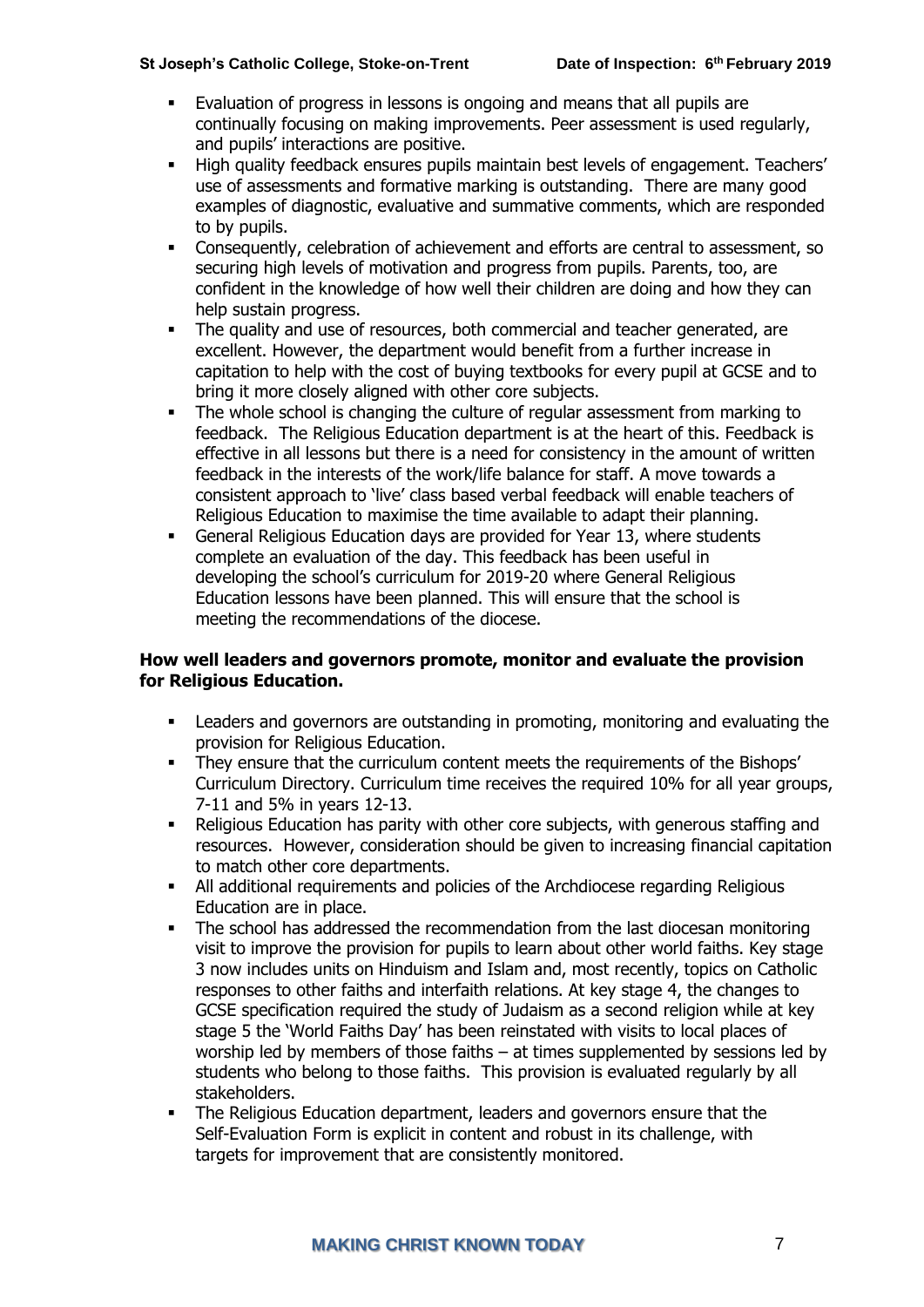- The very high calibre of departmental leadership is the result of the vocation, professional expertise and vision both from the current and previous head of department.
- The head of Religious Education is passionate about his subject and the centrality of it in developing pupils' spirituality, lifestyle and behaviour. He is keen to develop an inspired vison for teaching and learning that combines excellent pupil outcomes with cognitive conflict.
- **•** This has led to an innovative department of highly successful practitioners who are challenged to develop through appraisal and the sharing of best practice. This is seen by the quality debate about feedback currently being discussed and the need for it to impact further on pupil progress.
- Governors and leaders are exemplary in ensuring Religious Education remains at the core of the curriculum in supporting the school's Catholic Life and that it meets the needs of pupils.

## **COLLECTIVE WORSHIP**

| The quality of Collective Worship.                                                                                  | Outstanding |
|---------------------------------------------------------------------------------------------------------------------|-------------|
| How well pupils respond to and participate in the school's Collective<br>Worship.                                   | Outstanding |
| The quality of Collective Worship provided by the school.                                                           | Outstanding |
| How well leaders and governors promote, monitor and evaluate the   Outstanding<br>provision for Collective Worship. |             |

#### **How well pupils respond to and participate in the school's Collective Worship The quality of Collective Worship provided by the School**

- Pupil participation in Collective Worship is enthusiastic and reverent. Worship observed during the inspection was varied, faithfully Catholic and relevant to the lives of young people and their needs.
- The school uses all that is good from the range of traditional and contemporary forms of worship to show their love of God. In discussion with pupils, they could give many examples of how strongly this aspect of school life made a difference to their lives.
- Pupil ownership and ability to lead Collective Worship is a special feature of the school. Pupils are creative and resourceful when planning liturgy. The approach of the lay chaplain encourages this independence. For example, in a lunchtime service, where pupils were thanking God for their recent 'Encounter' retreat, it was led by a student who delivered a thought-provoking liturgy that allowed all pupils to pray and spontaneously contribute to worship.
- Worship fits in with the liturgical year and pupils have an excellent understanding of this. Pupil relish school worship on special days, especially St Joseph's feast day. This was evident in discussion with pupils who were well prepared for the significance of liturgy and their part in it. They love the traditions of their school such as the school hymn, which was sung to inspectors by pupils in all year groups.
- Music at the school enriches Collective Worship. There are committed and creative music staff who encourage pupils to work for the greater glory of God.
- The head of music has composed a St Joseph's Mass setting, in conjunction with the previous school chaplain. This has been enthusiastically embraced by pupils as is seen in the school's own social media music channel. The school is particularly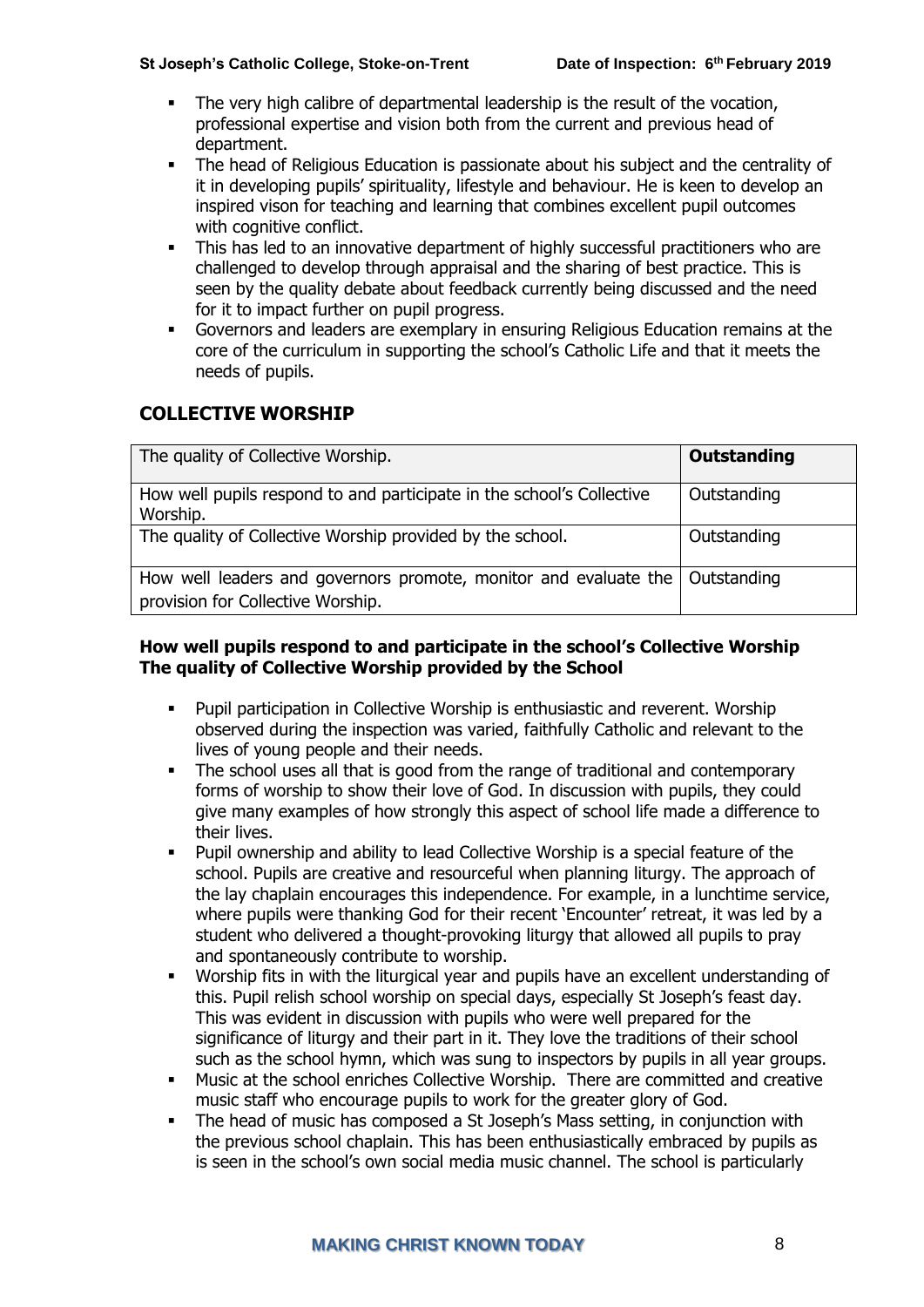successful in creating a culture where both genders and all ages feel they can openly praise God in music and singing.

- The quality and frequency of prayer in Collective Worship is fit for purpose and pupils are successfully encouraged to focus on why they pray.
- During the inspection, a key stage 3 assembly was led by the entire form group. All pupils spoke in an assembly on vocation, which they wrote, including the choice of scripture and opportunities for personal and communal worship. Excellent wellestablished routines were conducive to a prayerful and alert atmosphere.
- The key stage 5 students described to inspectors how non-Catholic pupils, admitted to the Sixth Form, had an induction about the religious nature of the school, Collective Worship and the charism of Edmund Rice. Young people in this key stage talked about how voluntary prayer was encouraged and good for those who were not Catholic, as they felt that they could express themselves whatever their religious background or spirituality.
- Collective Worship is well planned and a real priority for all. The governors are steadfast in their intention to maintain and develop St Joseph's as a prayerful, worshipping community.
- **•** Collective Worship is celebrated with pupils' families and friends, particularly when celebrating Mass on feast days and events such as the annual Carol Service. The school regularly participates with Archdiocesan youth events and celebrations.
- **•** The lay chaplain attends the termly meetings to share resources with lay chaplains across the diocese. There is also an opportunity for training on these days with key note speakers. The lay chaplain has completed the diocesan 'Release' certificate in chaplaincy and is currently completing the Collective Worship course. The work of the lay chaplain has had a huge impact on the level of participation and quality of Collective Worship. One pupil explained how the chaplain provides, 'Space for us to grow in our faith, this is what we need. We really enjoy contributing to worship and liturgy'.

#### **How well leaders and governors promote, monitor and evaluate the provision for Collective Worship.**

- Leaders and governors are outstanding in promoting, monitoring and evaluating the provision for Collective Worship.
- One of the hallmarks of this school is that leadership of Collective Worship takes place at all levels, placing the highest priority on regular evaluation and monitoring. Areas for development are readily identified and followed up by supportive intervention.
- The governors' strategic chaplaincy committee analyses the challenges to Collective Worship, such as the shortage of priests for Reconciliation, and logistically overcomes them. For example, the PTFA funded the purchase of chairs to enable whole school Mass on feast days. As a result, the prayerful atmosphere of whole school celebrations has been improved.
- There is a bi-weekly chaplaincy team meeting. The meeting observed during the inspection reviewed the feedback on recent retreats and identified and suggested solutions to the limiting factors preventing some pupils from going on retreat. A detailed discussion of Lenten Reconciliation revealed that local priests appreciated the way staff had prepared pupils for their examination of conscience.
- Themes and resources demonstrate thorough understanding of both the principles and practice of Collective Worship and its application to the liturgical year.
- The whole focus of resourcing ensures that content is entirely relevant to all aspects of contemporary life, hence paramount inclusivity of other world faiths, religions and world views.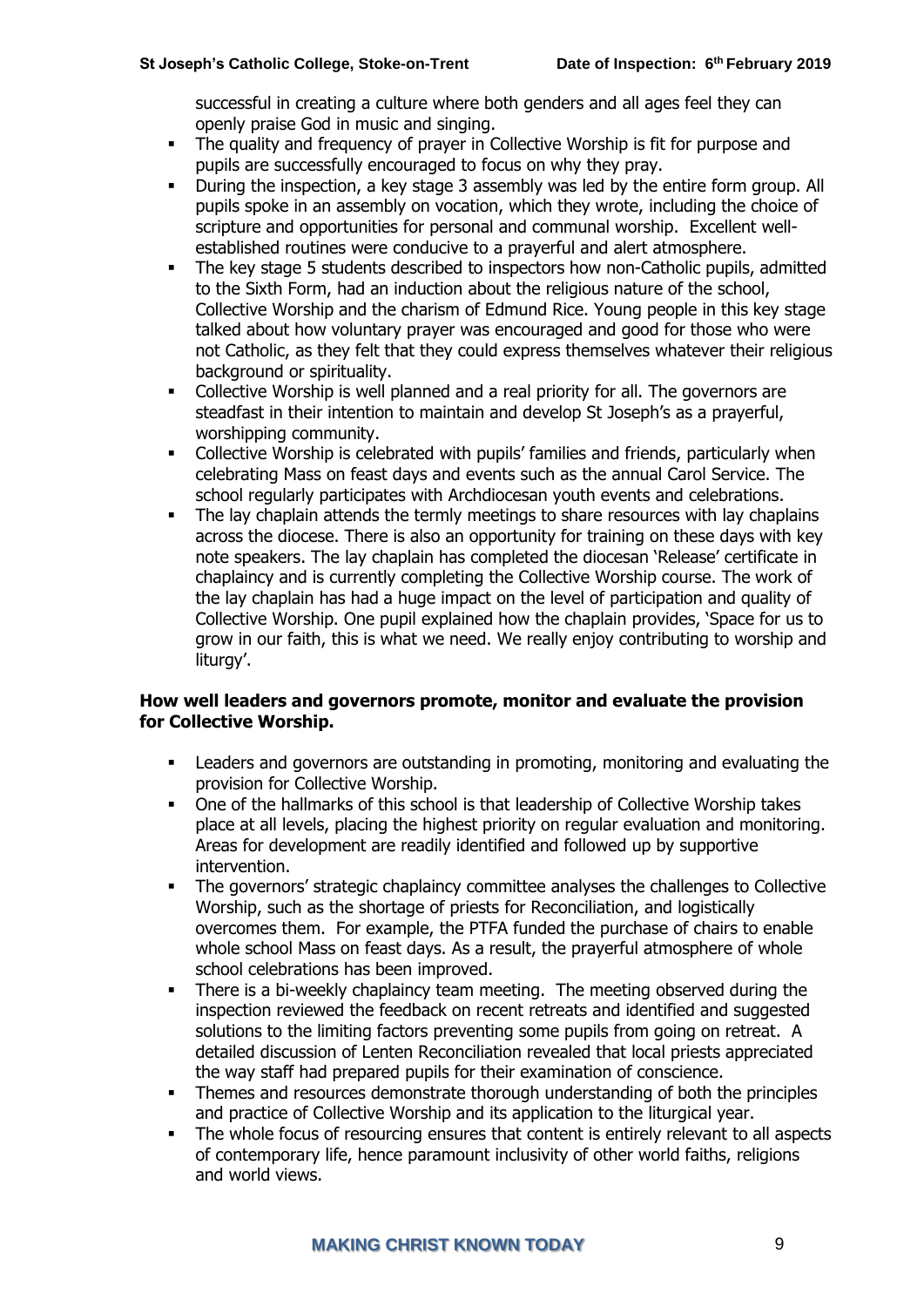- Staff provide examples of best practice, which ensure the community ownership of Collective Worship. This, in turn, has an impact on pupils' faith journeys.
- **The PICCLS holds a pastoral leaders' day, which provides training for pastoral and** middle leaders. In recent times, this has included an explicit Catholic aspect that has helped middle leaders to share the school's vison with the staff they manage.
- Over time, the school community has maintained its priority of actively encouraging and supporting pupil participation and leadership. Regular training and formation for staff and pupils includes innovative strategies. As a result, prayer and worship are celebrated in wide and varied contexts. This has resulted in genuine enthusiasm because everyone is confident, they have something to offer, a skill to share.
- The views of pupils are paramount and obtained in so many formal and informal ways. This is why pupils are confident that Collective Worship is enjoyed and owned by them.
- St Joseph's is a contemporary, Catholic faith community, which more than meets the diocesan requirements of the Bishop regarding Collective Worship.

| Unique reference number                                                                  | 136460                                               |
|------------------------------------------------------------------------------------------|------------------------------------------------------|
| Local authority                                                                          | Stoke-on-Trent                                       |
| This inspection was carried out under canon 806 of Canon Law and under Section 48 of the |                                                      |
| 2005 Education Act.                                                                      |                                                      |
| Type of school                                                                           | Secondary $-$ selective under the trusteeship of the |
|                                                                                          | Congregation of the Christian Brothers               |
| School category                                                                          | Academy                                              |
| Age range                                                                                | $11 - 19$                                            |
| Gender of pupils                                                                         | Mixed                                                |
| Number of pupils on roll                                                                 | 1167                                                 |
| Appropriate authority                                                                    | The governing body                                   |
| Chair                                                                                    | <b>Andrew Franks</b>                                 |
| Headteacher                                                                              | Melissa Roberts                                      |
| Telephone number                                                                         | 01782 848008                                         |
| Website address                                                                          | http://www.stjosephstrentvale.com                    |
| Email address                                                                            | sjcollege@stjosephsmail.com                          |
| Date of previous inspection                                                              | 2nd April 2014                                       |

#### **SCHOOL DETAILS**

#### **INFORMATION ABOUT THIS SCHOOL**